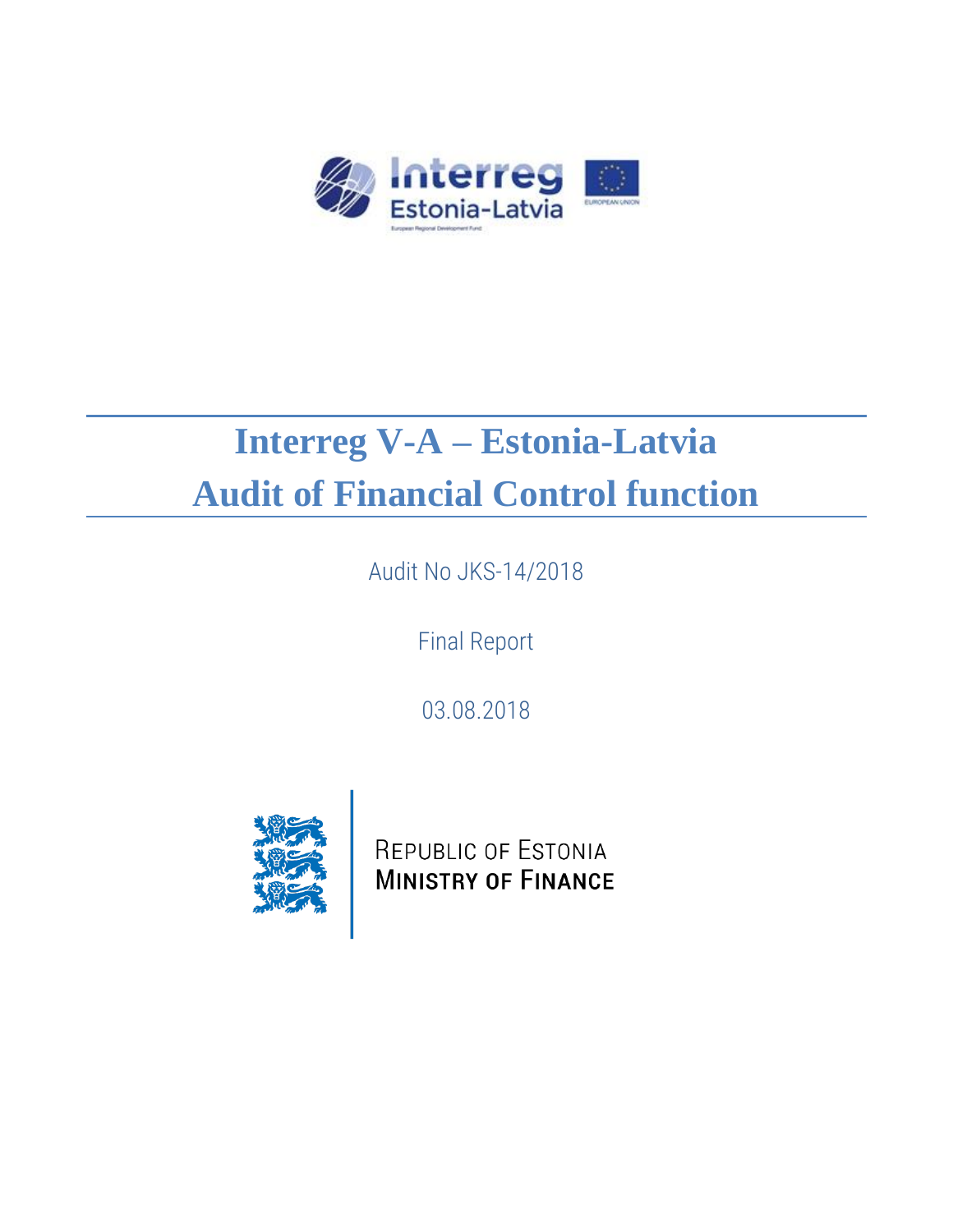Audit final report recipients:

Ms. Ege Ello, Head of the Managing Authority

Ms. Aita Teder, Head of the Financial Control function in Estonia

Mr. Imants Klāvs, Head of the Financial Control function in Latvia

### <span id="page-1-0"></span>**EXECUTIVE SUMMARY**

The purpose of this audit was to assess the effectiveness of the management and control systems (herewith as MCS) of Cooperation Programme Interreg V-A – Estonia-Latvia (herewith as Programme) in administrating the Financial Control function of the Programme (herewith as FC).

The assessment was carried out on the basis of the key requirements 1, 4, 5 and 7 (herewith as KR1-KR7, respectively) as defined with the Commission Delegated Regulation (EU) No 480/2014 and specified with the EC Guidance for the Commission and Member States on a common methodology for the assessment of management and control systems in the Member States (EGESIF\_14-0010 18/12/2014).

By compiling the final audit opinion, the auditors took into account the evidence gathered and conclusions made during the audit work.

### **SUMMARY OF THE AUDIT RESULTS**

As the result of this audit, the Audit Authority (herewith as AA) is in opinion that the MCS of the Programme in respect of the KR1, KR4, KR5 and KR7 works, but some improvements are needed (Category 2<sup>1</sup>).

For the FC in Latvia, the opinion of the MCS is better than for the Programme as a whole: works well, only minor improvements needed (Category 1).

For the FC in Estonia, due to the fact that the Finding 1.2 (see details below) affects only the FC in Estonia, the AA is in opinion that the MCS works, but some improvements are needed (Category 2).

The detailed results by assessment criteria of the KR1, KR 4, KR5 and KR7 are presented in Part B of this report and the summary table of results in Annex 1.

During the audit, the following significant<sup>2</sup> findings were made:

Finding No 1.2 - [There is a lack of staff and experience in the Estonian side of the FC and the four-eye](#page-6-0)  [principle is not followed \(significant\)](#page-6-0)

Finding No 1.6 - [The FC should be included by the MA in its risk assessment and management exercise as](#page-8-0)  [soon as possible \(significant\)](#page-8-0)

Finding No 4.3 - [The checklist on which management verifications are based on should be updated and the](#page-9-0)  [practice of its use should be harmonized \(significant\)](#page-9-0)

<sup>1</sup> Category 1 – Works well. No or only minor improvements needed

Category 2 - Works, but some improvements are needed

Category 3 – Works partially; substantial improvements are needed

Category 4 – Essentially does not work.

<sup>&</sup>lt;sup>2</sup> Significant findings are findings that describe an error in the auditee's MCS which has a significant effect on the possibility of fulfilling its critical tasks and requirements (this may include systemic errors). Significant findings require immediate action from the auditee's management in order to correct those errors.

Non-significant findings are findings that describe an error in the auditee's MCS which has a non-significant effect on the possibility of fulfilling its critical tasks and requirements (this may include random errors). Non-significant findings require action from the auditee's management in order to correct those errors.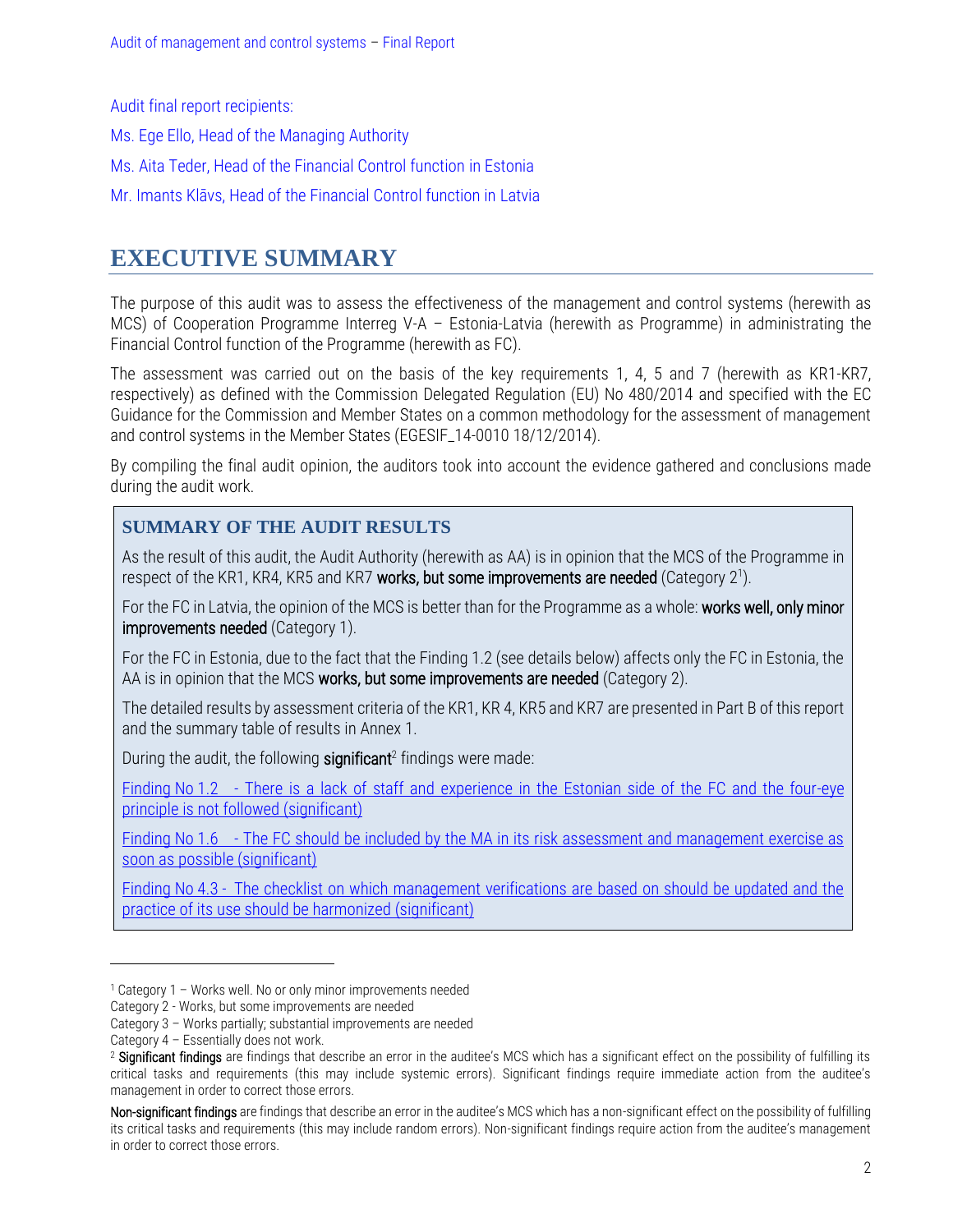Finding No 4.4 - Evidence should be kept in the eMS system of all administrative verifications, on-the-spot [verifications and on the follow-up of findings detected \(significant\)](#page-10-0)

The auditors make the assumption that the information presented to them during the audit including both in written and verbal form describe the MCS of the Programme correctly and in accordance with its actuality. Should there exist information that was not known or not presented to the auditors at the time, the results and the opinion may have been different.

The audit has been carried out in accordance with internationally accepted internal auditing standards of the IIA – International Standards for the Professional Practice of Internal Auditing.

The final audit report will be published at the homepage of the Ministry of Finance.

The audit team wishes to thank the employees of the Programme for their cooperation and assistance during the audit work.

### Final Report consists of 14 pages.

### Audit supervisor: Audit manager:

Head of Audit Unit II Lead Auditor of Audit Unit II

*(Signed electronically) (Signed electronically)* Kadi Peets Mart Pechter Financial Control Department Financial Control Department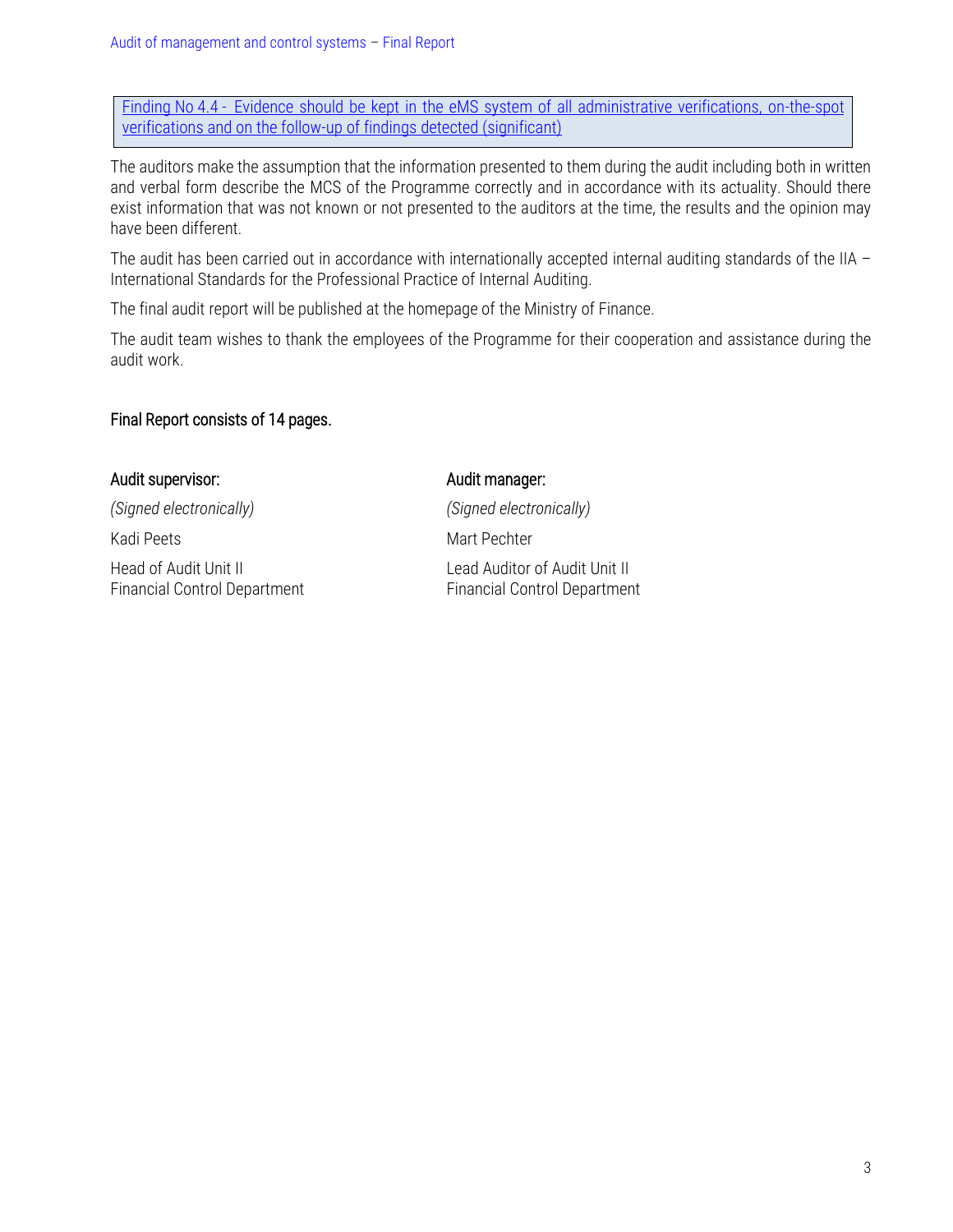# <span id="page-3-0"></span>**TABLE OF CONTENTS**

| 1. |                                                                                                                    |  |
|----|--------------------------------------------------------------------------------------------------------------------|--|
| 2. |                                                                                                                    |  |
| 3. |                                                                                                                    |  |
| 4. |                                                                                                                    |  |
|    |                                                                                                                    |  |
|    |                                                                                                                    |  |
|    | Finding No 1.1 - The description of the FC organization needs to be updated in the DMCS and on the programme       |  |
|    | Finding No 1.2 - There is a lack of staff and experience in the Estonian side of the FC and the four-eye principle |  |
|    | Finding No 1.4 - The monitoring of the tasks of the FC by the MA should be enhanced (non-significant) 9            |  |
|    | Finding No 1.6 - The FC should be included by the MA in its risk assessment and management exercise as soon        |  |
|    | Finding No 4.3 - The checklist on which management verifications are based on should be updated and the            |  |
|    | Finding No 4.4 - Evidence should be kept in the eMS system of all administrative verifications, on-the-spot        |  |
|    | Finding No 7.3 - There should be additional training organized to the FC-s focused on the anti-fraud measures      |  |
|    |                                                                                                                    |  |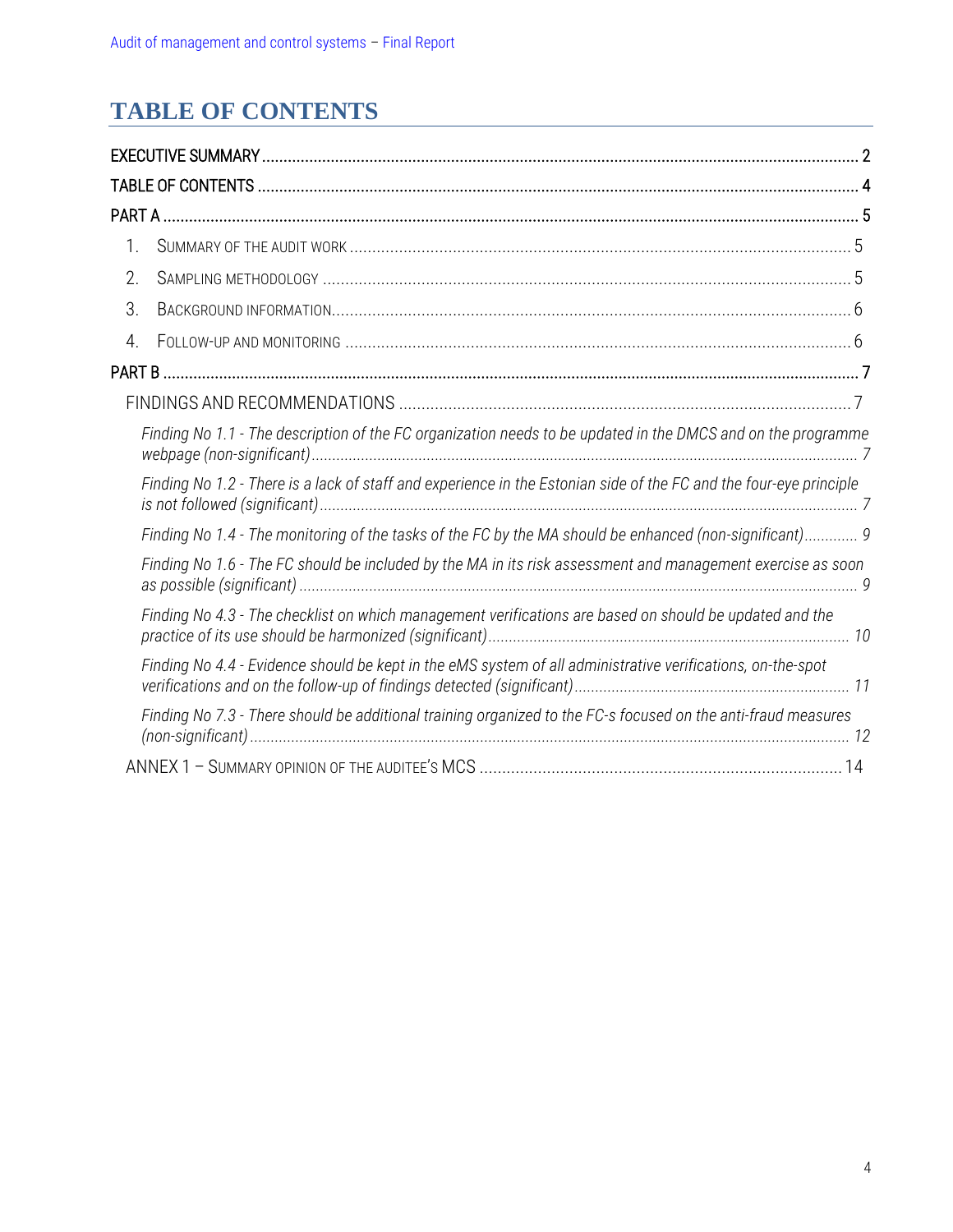## <span id="page-4-0"></span>**PART A**

### <span id="page-4-1"></span>**1. Summary of the audit work**

In accordance with the Article 127(1) of the CPR and the working plan of the AA for the year 2018, the AA carried out an audit on the MCS on the FC of the Programme as used for the programming period of 2014-2020 both in Estonia and Latvia. The purpose of the audit was to give an independent opinion on the functioning and effectiveness of the MCS in that regard.

The audit was carried out between 28<sup>th</sup> of February 2018 and 3<sup>rd</sup> of August 2018. The audit was managed and the audit procedures carried out by a Lead Auditor of Audit Unit II of the Financial Control Department of the Ministry of Finance of Estonia (herewith as FCD), Mart Pechter. The audit team consisted of also an Auditor of Audit Unit II of the FCD, Hannes Vahemäe and an Auditor from the Internal Audit Department of the Ministry of Environmental Protection and Regional Development of Latvia, Dace Zvirgzdiņa. The audit supervisor was the Head of Audit Unit II of the FCD, Kadi Peets.

In order to present an opinion, the MCS in regards to the FC function was analyzed and tested in accordance with the KR1, KR4, KR5 and KR7.

The audit was based on the following documents:

- **-** Programme Manual of the Programme (updated August 2017);
- **-** Description of the MCS of the Programme (updated on the 15th of November, 2016);
- **-** Methodologies and specific documents related to those documents used by the FC-s, such as the methodology of sampling, national methodologies of on-the-spot checks and national checklists of public procurement;
- **-** Selected reports, checklists and certificates of the FC related to those reports and any information related to those reports available in the eMS system or from the FC-s.

In order to form an opinion, the following audit procedures were carried out:

- **-** The evaluation of compliance of the principles of the FC set out in the description of the MCS;
- **-** Testing in the practice of the Programme in comparison with the principles of the KR1, KR4, KR5 and KR7 by selecting a number of projects, partners and reports and observing the principles of the FC as they were actually used;
- **-** Conducting interviews with the key officials of the Programme in the FC function both in Estonia and Latvia, the MA, the JS and the NRA-s.

<span id="page-4-2"></span>The audit work was based on the methodology developed by the FCD for the programming period of 2014-2020.

### **2. Sampling methodology**

In order to test for the practice, different projects and reports from those were selected for testing as follows:

- **-** Two unique projects and four unique reports (two for Estonia and two for Latvia) for general testing, where all aspects of the reports were considered;
- **-** Two unique projects and four unique reports (two for Estonia and two for Latvia) for testing for how the project activities had been fulfilled;
- **-** Two unique projects and four unique reports (two for Estonia and two for Latvia) for testing for findings made by the FC-s and their processing;
- **-** One unique project and report (for Estonia) for testing for sampling used by the FC-s;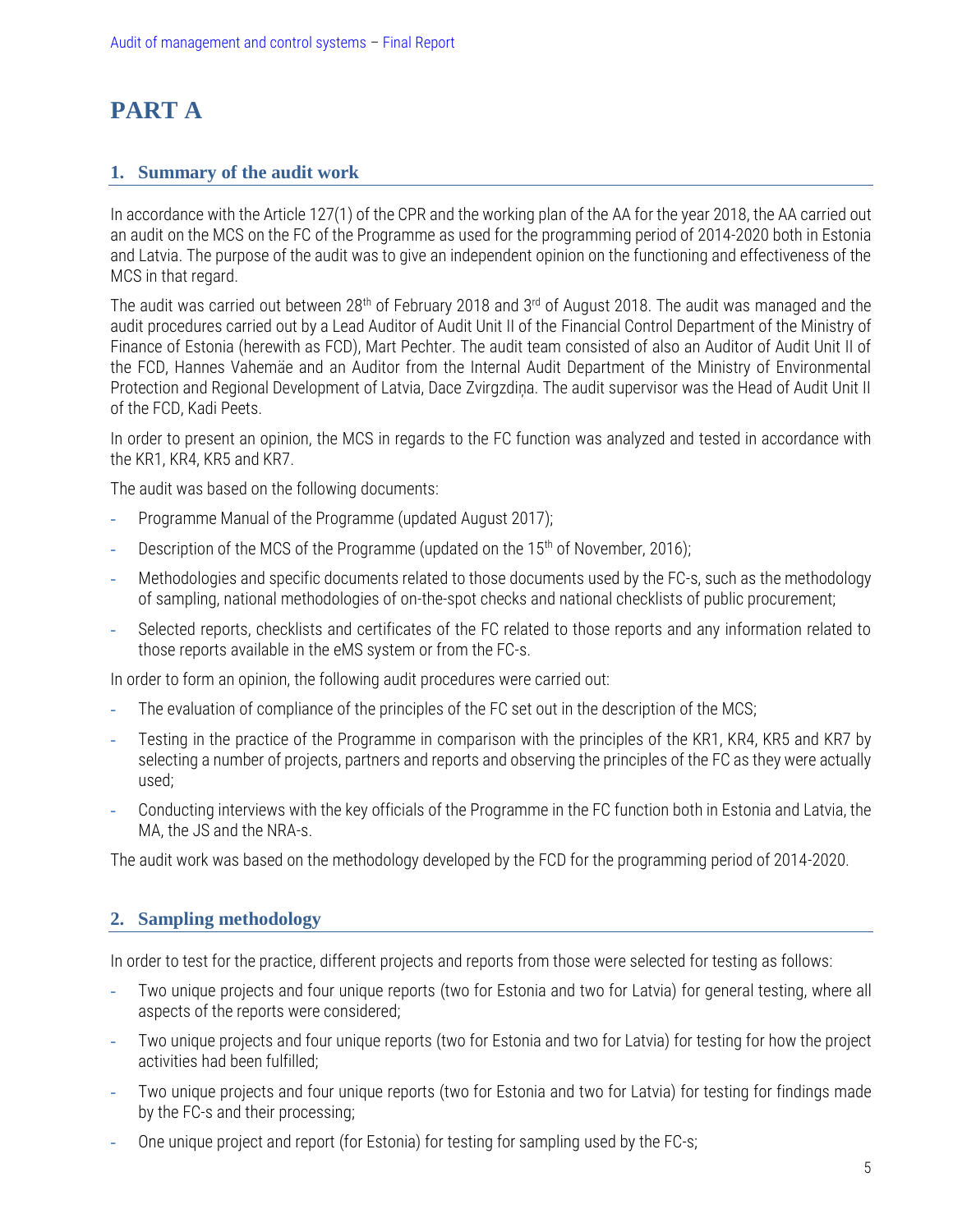**-** Two unique projects and two unique reports (one for Estonia and one for Latvia) for testing for public procurement and how it was handled by the FC-s.

In total, nine unique projects (five for Estonia and four for Latvia) and 15 unique partner reports (eight for Estonia and sever for Latvia) were tested in different ways.

The tables and other information complied by the eMS were viewed without singling out specific projects.

### <span id="page-5-0"></span>**3. Background information**

In accordance with the Article 127(1) of the CPR, the AA shall ensure that audits are carried out on the proper functioning of the MCS of the operational programme.

For the Programme in the 2014-2020 programming period, the previous relevant audit of the MCS has been a Compliance audit of the MA (No III-2/2016) from 14<sup>th</sup> of December 2016 with an unqualified opinion on the description of the MCS.

The audit was added to the working plan of the AA, because it was deemed a critical function of the Programme that had not been audited yet.

### <span id="page-5-1"></span>**4. Follow-up and monitoring**

The auditee must take into consideration all the findings and recommendations presented in the Part B of this report. The MA is responsible for the follow-up and monitoring of the implementation of measures taken as a result and will report of the results in a written form. The final opinion on the implementation of measures will be given by the AA. If necessary, a follow-up audit may be conducted.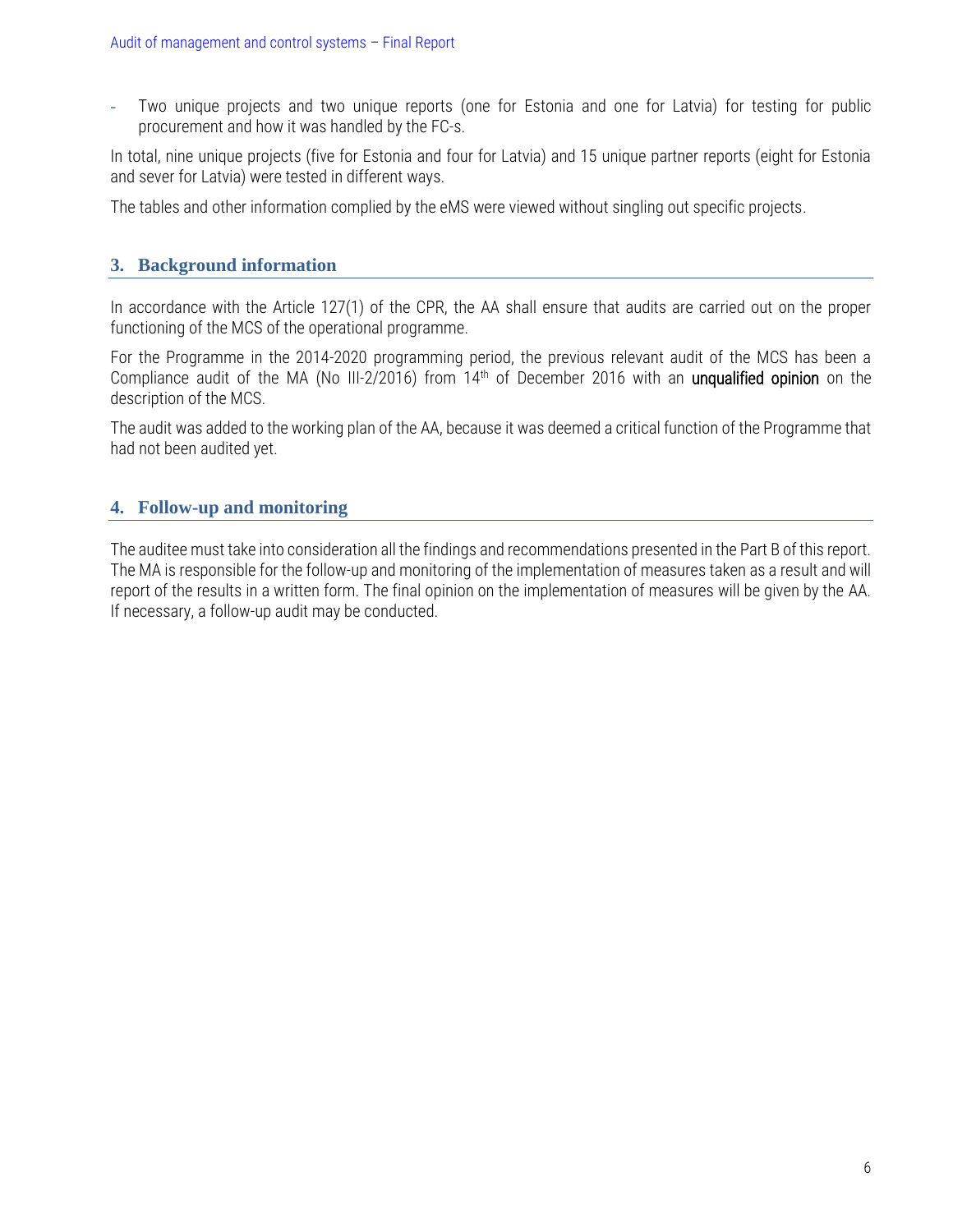### <span id="page-6-1"></span>**PART B**

### <span id="page-6-2"></span>**FINDINGS AND RECOMMENDATIONS<sup>3</sup>**

**Key requirement 1: Adequate separation of functions and adequate systems for reporting and monitoring where the responsible authority entrusts execution of tasks to another body**

As the result of this audit, the auditor finds that the MCS of the Programme of the FC function regarded via the KR1 works, but some improvements are needed (Category  $2)^4$ 

### <span id="page-6-3"></span>**Finding No 1.1 - The description of the FC organization needs to be updated in the DMCS and on the programme webpage (non-significant)**

The article 72 (a) of the Regulation (EU) No 1303/2013 of the European Parliament and of the Council states that the Management and control systems shall provide for a description of the functions of each body involved in management and control, and the allocation of functions within each body.

As the auditors assessed the description of functions of the FC, they discovered that the information listing specific people of the FC in Estonia and the FC in Latvia is out of date in both the programme webpage and in the DMCS. In addition to that, the organization chart of the FC in Latvia presented in the DMCS is also out of date.

RISK: Incorrect descriptions may present complications in the workings of the programme

RECOMMENDATION: This information should be updated.

<span id="page-6-0"></span>COMMENT FROM THE MA: Information on the programme web-page will be updated in May 2018. As the DMCS will be updated in relation to relocation of programme authorities with the deadline 1 September 2018 (written procedure will be started in June 2018), information about FCs will be updated in the frames of that procedure. The FCs will inform the MA, if there are any changes.

COMMENT FROM THE ESTONIAN FC: We agree. Information should be updated and we will inform if there will be any changes.

COMMENT FROM THE LATVIAN FC: We agree that information should be updated. Latvian FC regularly informed MA and JS about the changes in FC staff with the Questionnaire.

ADDITIONAL COMMENT FROM THE AA: We agree with the proposed actions and consider this finding closed.

### <span id="page-6-4"></span>**Finding No 1.2 - There is a lack of staff and experience in the Estonian side of the FC and the four-eye principle is not followed (significant)**

The article 72 (h) of the Regulation (EU) No 1303/2013 of the European Parliament and of the Council states that the Management and control systems shall provide for the prevention, detection and correction of irregularities.

As the auditors assessed the functions of the FC, they discovered the following:

 On the Latvian side, there are six people on permanent contracts mainly or partly dealing with the costs of the Estonia-Latvia programme. In addition to that, on the unit level their work is first complemented by

<sup>&</sup>lt;sup>3</sup> Audit findings are listed according to the order of assessment criteria of the MCS assessment methodology

<sup>4</sup> Category 1 – Works well. No or only minor improvements needed

Category 2 - Works, but some improvements are needed

Category 3 – Works partially; substantial improvements are needed

Category 4 – Essentially does not work.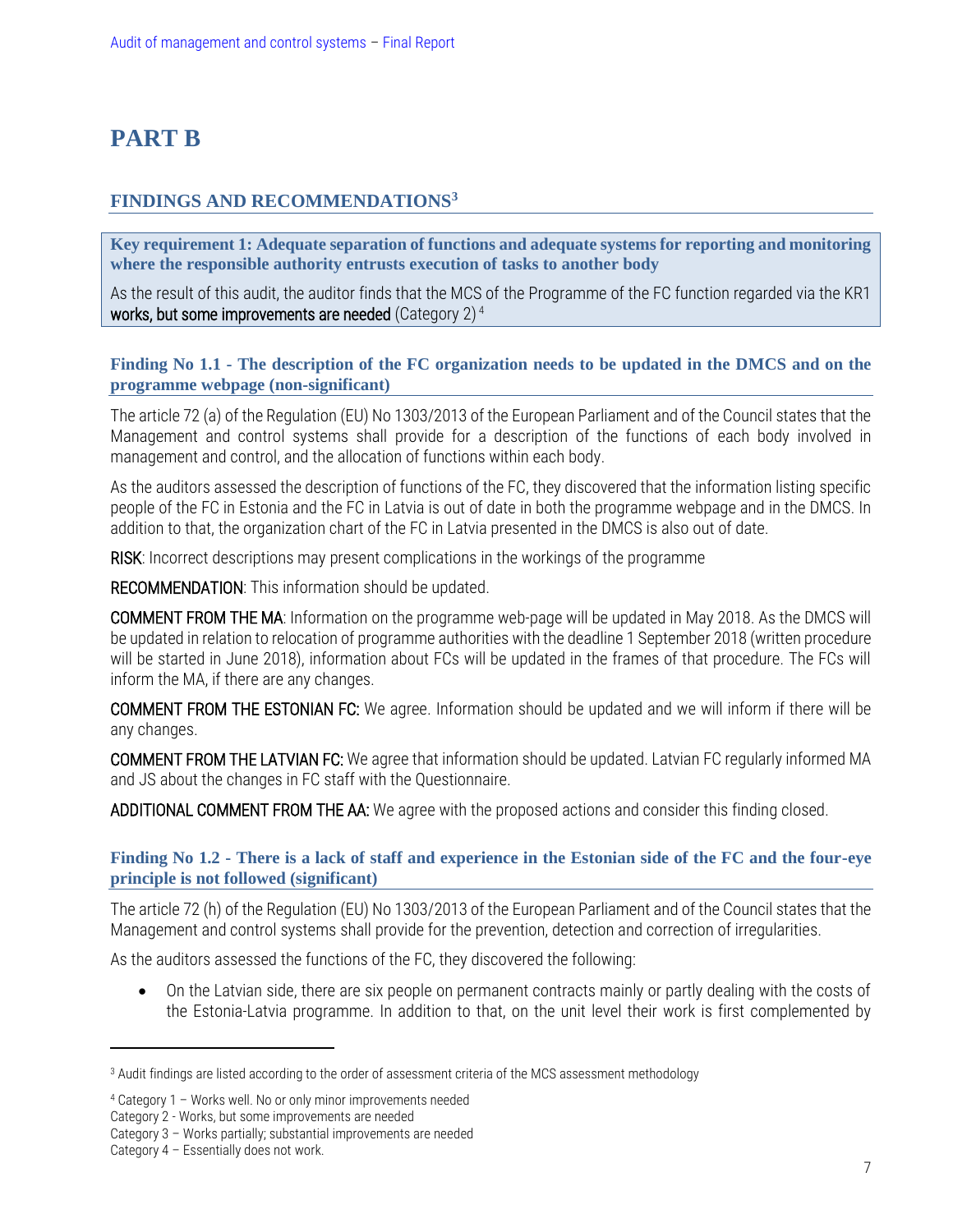procurement experts in the same unit, who are able to consult them on procurement questions. Then the work is supervised by the Head of Unit who performs checks based on the four-eye principle and marks their name on the FC certificate in the eMS system. The FC in Latvia is also recruiting more people to their department.

 On the Estonian side, there are two people on permanent contracts mainly or partly dealing with the costs of the Estonia-Latvia programme. There are no procurement experts in the department to be consulted and the Head of Unit does not perform checks based on the four-eye principle, although their name is marked on the FC certificate in the eMS system. The FC in Estonia is also not recruiting more people to their unit.

The auditors concur that the risks in connection with the lack of expertise on procurement in the FC in Estonia have been mitigated by referring questions to the Public Procurement and State Aid Department in the organization and this area needs no further improvement

The auditors also concur that the risks in connection with the amount of people in the FC in Estonia have been partly mitigated by the usage of temporary contracts under the law of obligations. This employs an additional eight people, who have also been partly dealing with the costs of the Estonia-Latvia programme. Still, it is acknowledged that the people on temporary contracts are less experienced than those on permanent ones and thus this solution has increased the risk from the lack of expertise.

However, the auditors are of an opinion that the risks of forgoing the four-eye principle in Estonia greatly increases the risks inherent in the lack of staff and expertise.

RISK: In the Estonian side of the FC, the lack of staff on permanent contracts, the lack of expertise in the staff on temporary contacts and the lack of the four-eye principle in practice endangers the main function of the FC on the prevention, detection and correction of irregularities.

RECOMMENDATION: The auditors strongly recommend the following for the practice of the FC in Estonia:

- Employing more staff or making the arrangement of the temporary contracts permanent in practice. This is recommended to be done as soon as possible.
- Start using the four-eye principle in practice, covering at minimum the eMS checklists and the Estonian public procurement checklists. This is recommended to be done immediately.

COMMENT FROM THE MA: The MA is aware of the risks related to human resources of Estonian FC. Currently Estonian FC uses temporary staff working with authorization agreements, and even though it reduces the heavy workload, there were problems related to the quality of work of the temporary staff, especially in the beginning of the previous contracting of temporary staff in 2017, when the staff had to be acquainted with the eMS and checklists. MA, when carrying out the tasks of the Certifying Authority, checks the quality of FC controls as a precondition of certifying costs, and if necessary, sends the workflow back to the FC (or JS) for improvement. It is possible to say that by now the quality has improved.

MA has supported Estonian FC in finding solutions to the problems related to human resources. We hope that after relocation of the programme authorities to the State Shared Service Centre it will be possible to hire additional staff under employment contracts. The Heads of MA and Estonian FC have discussed that when additional staff will be hired in the State Shared Service Centre, workload of the Head of Estonian FC will reduce, and as a result, it enables the Head of Estonian FC to start carrying out four-eye principle.

COMMENT FROM THE ESTONIAN FC: The FC is very aware of the risk of lacking the staff. The heavy workload and the absence of expertise involvement affects the proper and smooth functioning. We can make the four-eye principle usage possible in practice if the recruitment of more labor force is implemented.

ADDITIONAL COMMENT FROM THE AA: We agree with the proposed actions and will monitor the practice as it is implemented to ensure that the risk will be mitigated.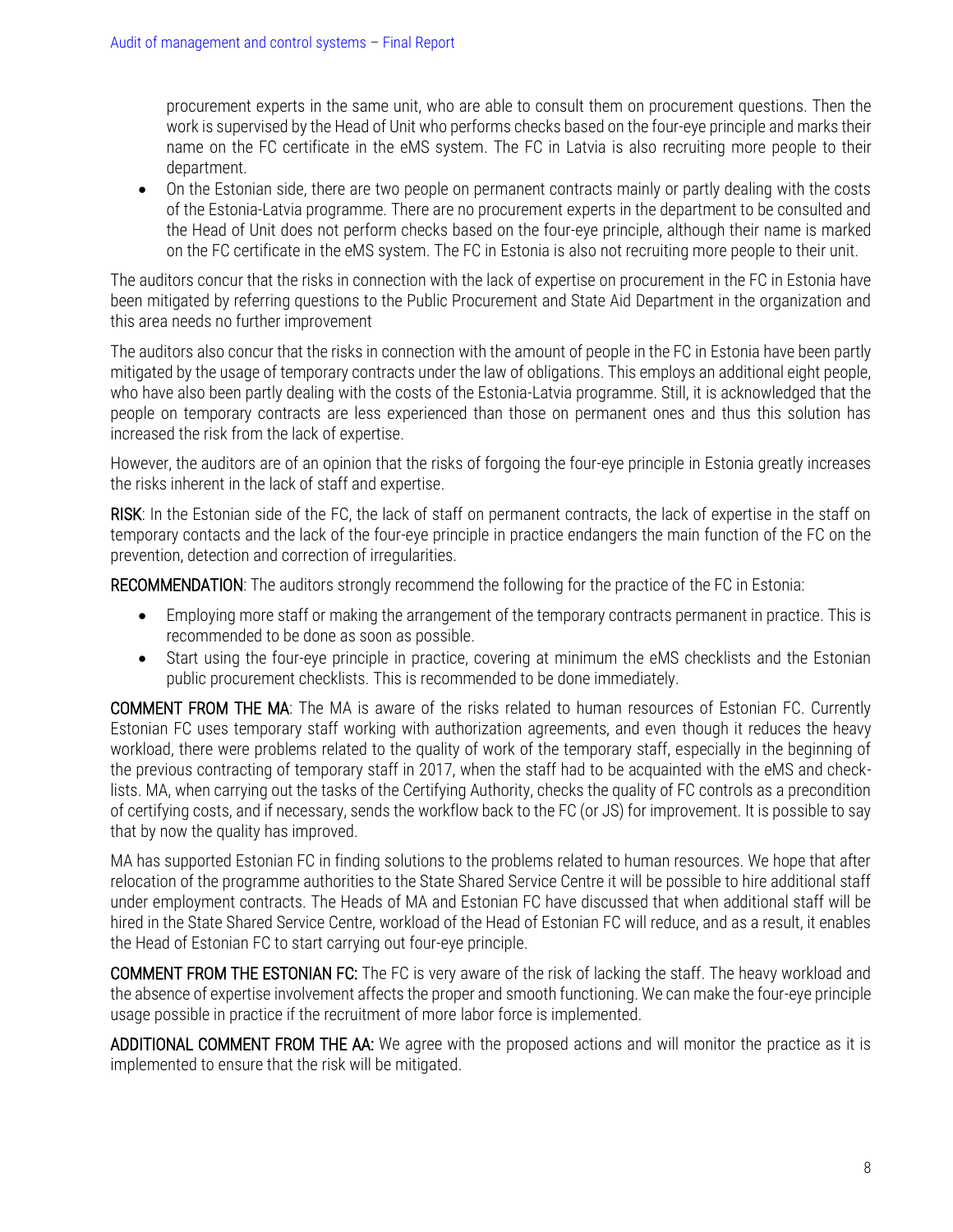### <span id="page-8-1"></span>**Finding No 1.4 - The monitoring of the tasks of the FC by the MA should be enhanced (non-significant)**

The article 72 (h) of the Regulation (EU) No 1303/2013 of the European Parliament and of the Council states that the Management and control systems shall provide for reporting and monitoring where the body responsible entrusts execution of tasks to another body.

As the auditors assessed the functions of the FC, they discovered the following:

- The FC in Estonia and the FC in Latvia have coordination meetings organized by the JS, which have taken place around once a year so far. This frequency of coordination meetings is less than other comparable ETC programmes have
- The FC in Estonia also takes a part of the programme bodies' meeting held by the MA, which have taken place once every one or two months so far. The FC in Latvia does not currently have this option.

RISK: Insufficient communication between the programme bodies may contribute to an uneven practice of those bodies.

RECOMMENDATION: The auditors recommend the MA to do the following:

- Increase the number of the coordination meetings to the average of two per year.
- Include the FC in Latvia in the programme bodies' meeting either via a video link or in person.

COMMENT FROM THE MA: The MA has involved Latvian FC (and Latvian NRA) to the monthly meetings of the programme authorities via skype. The first meeting with their presence took place on 8 May 2018. In addition, we discussed the possibility to meet in person once a quarter during the monthly meeting on 8 May 2018, but at the moment skype meetings were found suitable. Still, if necessary, the meetings in person will be organized. As regards the number of coordination meetings per year, topics related to FC will be discussed during monthly meetings of the programme authorities, but if necessary, the MA with the help of JS will organize the second annual meeting.

ADDITIONAL COMMENT FROM THE AA: We agree with the proposed actions and consider this finding closed.

#### <span id="page-8-0"></span>**Finding No 1.6 - The FC should be included by the MA in its risk assessment and management exercise as soon as possible (significant)**

The annex XIII point 2 of the Regulation (EU) No 1303/2013 of the European Parliament and of the Council states that the MA is responsible for a framework for ensuring that an appropriate risk management exercise is conducted when necessary. This should also include fraud risk assessment.

As the auditors assessed the functions of the FC, they discovered that at the time of the audit, the MA had not yet included the FC in its risk assessment and management exercise for the programme either by external assessment or by asking the FC in Estonia and Latvia to conduct self-assessment and report the results.

RISK: Not conducting the risk assessment and management exercise for all programme bodies may leave the MA with an incomplete or distorted picture of the functioning of the programme.

RECOMMENDATION: The auditors recommend the MA to include the FC in their risk assessment and management exercise for this year and ensure that the fraud risk assessment is also included in it.

COMMENT FROM THE MA: The MA has included the FCs of both Estonia and Latvia to the risk assessment exercise in 2018 and this practice will continue in the coming years. Both FCs (and Latvian NRA) have sent their input to identify risks and define risk management activities. Estonian FC participates during the risk assessment meeting in Tartu on 28 May 2018, and both FCs (and NRAs) will be involved in the finalization and implementation of the risk management action plan.

ADDITIONAL COMMENT FROM THE AA: We agree with the proposed actions and will monitor the practice as it is implemented to ensure that the risk will be mitigated.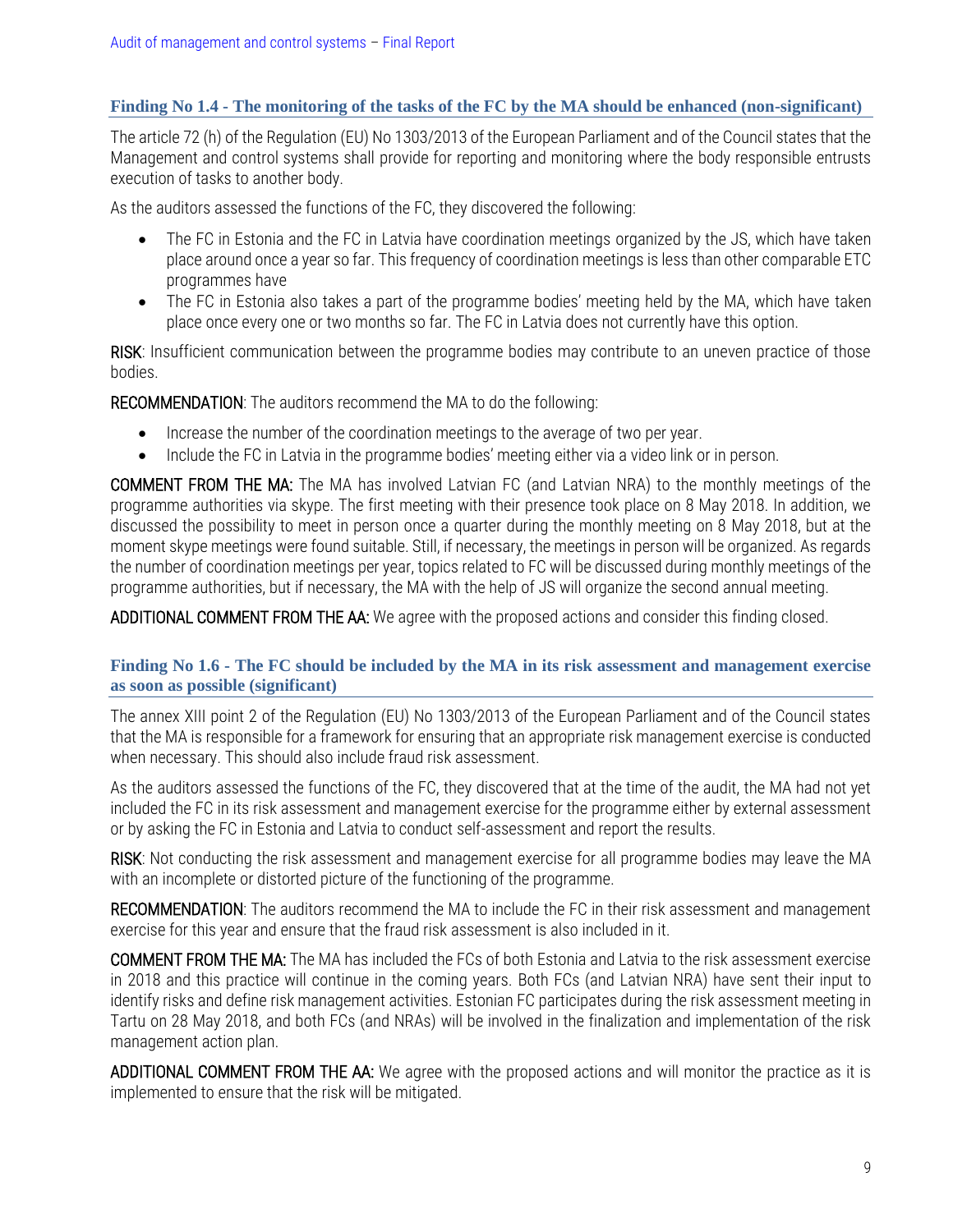### **Key requirement 4: Adequate management verifications**

As the result of this audit, the auditor finds that the MCS of the Programme of the FC function regarded via the KR4 works, but some improvements are needed (Category 2) $5$ 

### <span id="page-9-0"></span>**Finding No 4.3 - The checklist on which management verifications are based on should be updated and the practice of its use should be harmonized (significant)**

The article 125 point 5(a) of the Regulation (EU) No 1303/2013 of the European Parliament and of the Council states that the verifications include administrative verifications in respect of each application for reimbursement by beneficiaries.

As the auditors assessed the functions of the FC, they discovered the following:

- There are a few additions and deductions that could be done in regards to the FC checklist in the eMS system.
- The practice of using the checklists in general should be harmonized between the FC in Estonia, the FC in Latvia and within the practice of both FC-s as well.

For the first point, the topic of correctness of the financing rate should be added to the checklist. Additionally, since the procurement checks are already based on the national checklists, the section pertaining to procurement could be significantly shortened.

For the second point, there are a number of areas of practice in filling out the checklists that are in need of harmonization. At least the following points should be clearly set in practice:

- All boxes should always be ticked and all questions answered.
- Any comments in the system should only be in English.
	- o The exceptions here are the national checklists of public procurement and on-the-spot checks as well as the communication files with the beneficiaries.
- Any comments should be added whenever it is possible with the intention that the next reader of the checklist should be able to easily understand all decisions made by the controllers.
- Any comments are of a critical importance whenever costs are deducted and should be as detailed as possible in those cases.

Although the national checklists of public procurement and on-the-spot checks are mentioned as exceptions, this concerns only the practice of adding comments in English. The other points of harmonization presented here should extend to their use in a similar way.

RISK: Not incorporating the additions and deductions to the FC checklist in the eMS system may result in a lower level of assurance in administrative verifications, as not all necessary points are covered but excessive information is added under one specific point. Not harmonizing the practice of filling out the checklists may result in the inconsistency of information available in the eMS system, hindering the work of other programme bodies reliant on that information.

RECOMMENDATION: The auditors recommend updating the FC checklist in the eMS system. The auditors also recommend setting out clear harmonization principles to the use of the FC checklist and the other checklists as well, based on the points that the auditors have mentioned. Those principles should then be either set in writing or clearly communicated to the controllers via training.

COMMENT FROM THE MA: The MA agrees with the auditors that all the necessary information has to be in the eMS, but only once; it is necessary to give answers to each question in the check-lists and all the comments have to be in

<sup>5</sup> Category 1 – Works well. No or only minor improvements needed

Category 2 - Works, but some improvements are needed

Category 3 – Works partially; substantial improvements are needed

Category 4 – Essentially does not work.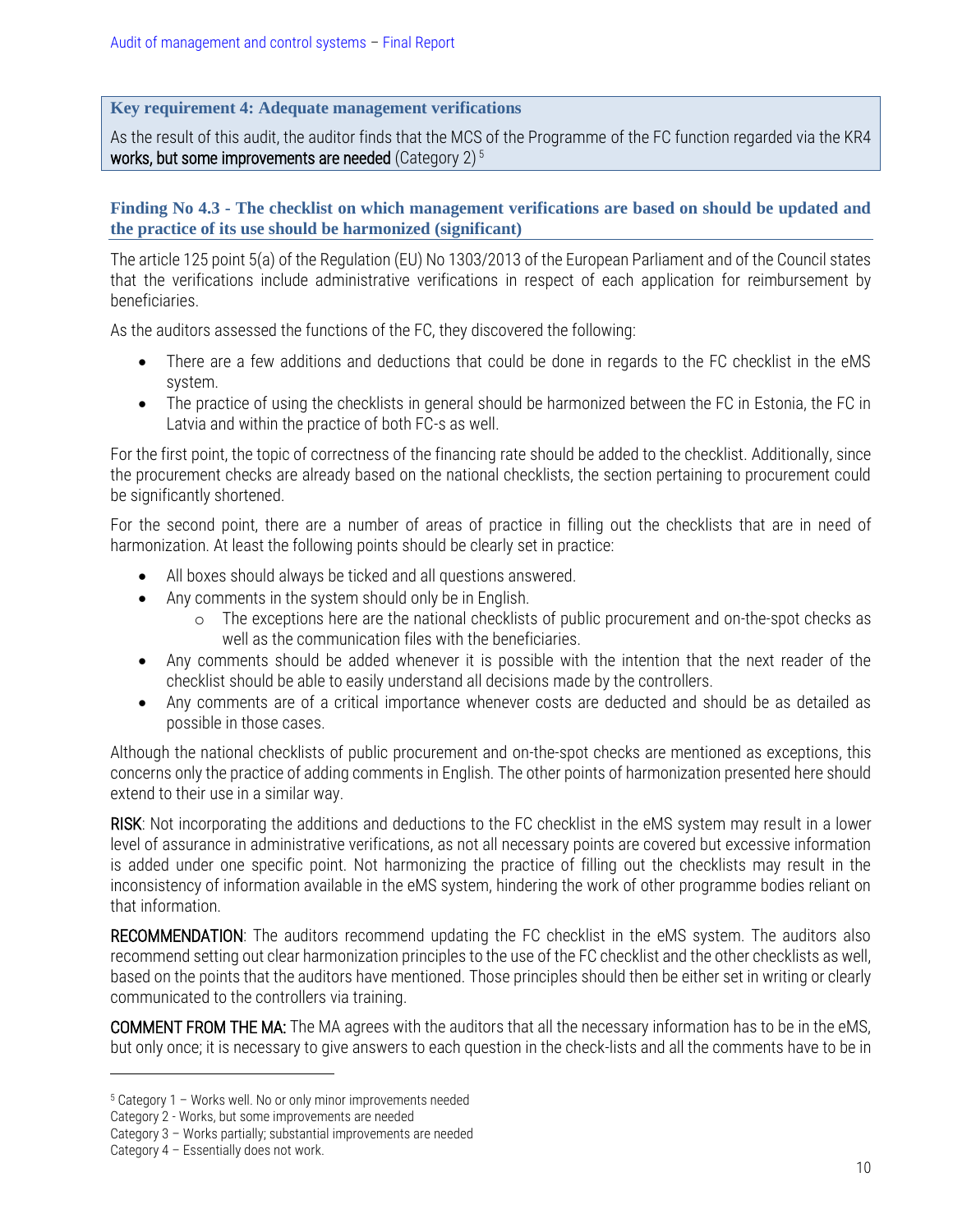English. The MA will initiate the discussions with FCs and eMS manager about the topics – content of check-lists, quality of filling in check-lists, language – in summer 2018, to ensure that by 1 October 2018 the eMS will be updated and there will be mutual understanding between the FCs, MA and JS about the content of check-lists and quality of the data in eMS. After that, a (skype) meeting will be organized in October 2018 to discuss the developments and ensure further accurate use of the updates in eMS and short guidelines will be developed for the FCs.

COMMENT FROM THE ESTONIAN FC: We agree that the comments should be added in any case of the deviation is found. In case of the deduction or any other issue it is possible to describe or comment the content of the deduction or any other issue under the FLC Documents both on the sheet of FLC Checklist and FLC Report (under the relevant question or section). Thus it makes the cause of the deduction or any other issue more visible and easier found.

COMMENT FROM THE LATVIAN FC: We agree that the procurement checklists in eMS could be shortened because the national checklists will be added. We recommend do not add communication files for all reports. Usually the communication between the FC and PP is 5 emails and more and the requirement to add them all to the system will significantly increase the administrative burden. FC could send them by email, if communication files will be necessary for other authorities.

ADDITIONAL COMMENT FROM THE AA: We agree with the proposed actions and will monitor the practice as it is implemented to ensure that the risk will be mitigated.

#### <span id="page-10-0"></span>**Finding No 4.4 - Evidence should be kept in the eMS system of all administrative verifications, on-thespot verifications and on the follow-up of findings detected (significant)**

The article 125 point 4(c) of the Regulation (EU) No 1303/2013 of the European Parliament and of the Council states that there should be put in place effective and proportionate anti-fraud measures.

As the auditors assessed the functions of the FC, they discovered the following:

- Different sources of information are not stored in the eMS system at the moment.
- There is no harmonized policy concerning which additional information files are uploaded, where are they uploaded and how are they cross-referenced with comments.

For the first point, the auditors have identified a number of files generated in the management verifications process that are not available in the eMS system, but should be in the interest of making the process understandable and verifiable. They are as follows:

- The national procurement checklists.
- The national checklists of on-the-spot verifications.
- The correspondence between the FC and the partner that explains the results of any questions and answers during the FC checks (either as an e-mail conversation or specific working paper).
- The information on any recommendations made by the FC as a result of their findings (either as an e-mail conversation or specific working paper).

For the second point, there are a number of areas of practice in adding the information files and references that are in need of harmonization. At least the following points should be clearly set in practice concerning additional uploaded information files and cross-referencing:

- If additional information is required from the partner, those information files should always be uploaded into only one specific section of the eMS system.
- Whenever new information files are added to the system, they should be cross-referenced with the cost documents or the questions and comments on the checklist that they are connected with

The points of harmonization presented here should extend to the use of the national procurement checklists and onthe-spot checks in a similar way.

RISK: Not adding information that is critical to understanding the management verifications process to the eMS system and not harmonizing the practice of adding the information files and references may result in the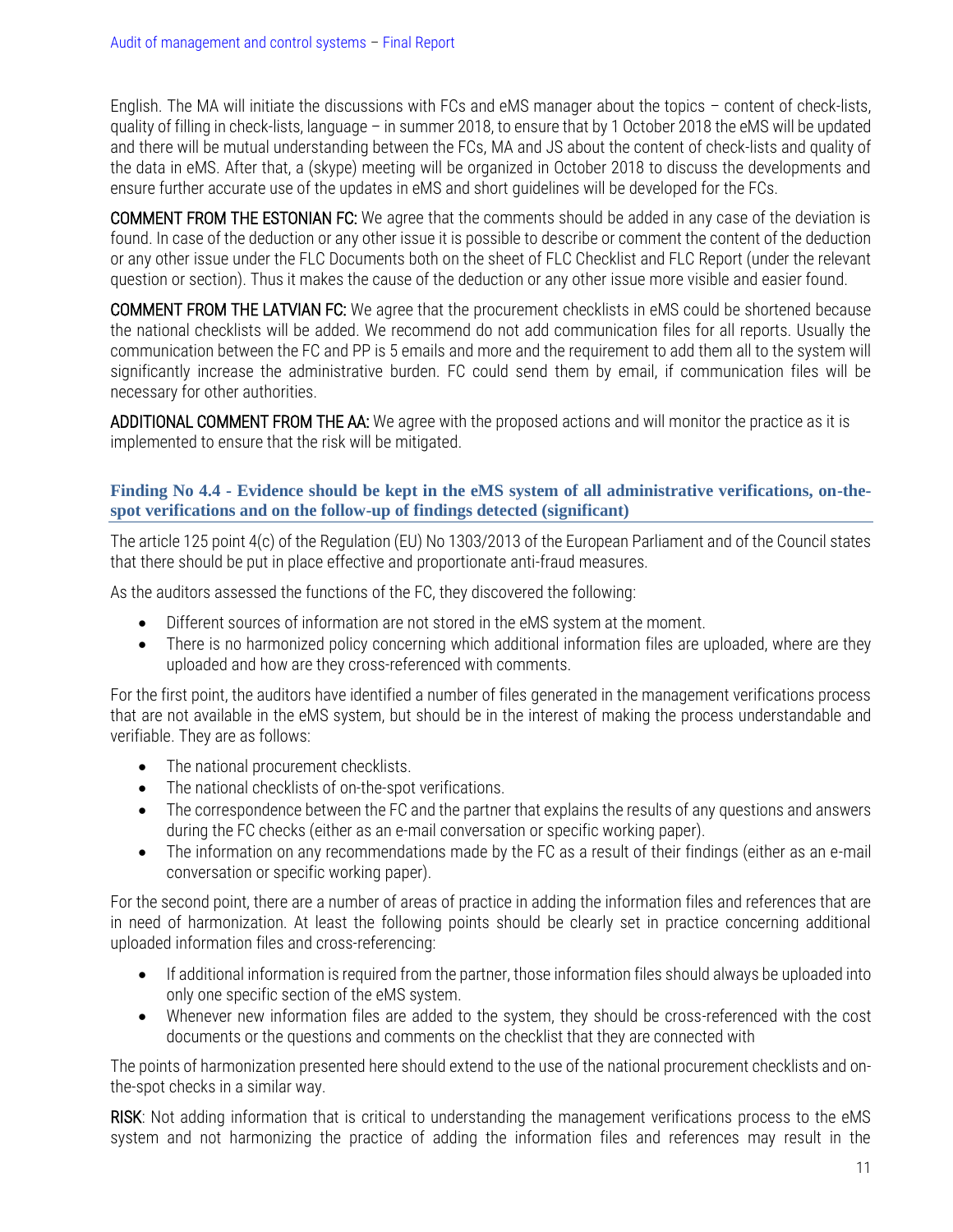inconsistency of information available in the eMS system, hindering the work of other programme bodies reliant on that information.

RECOMMENDATION: The auditors recommend updating the policy of which information files should be uploaded in the eMS system. The auditors also recommend setting out clear harmonization principles to the practice of adding the information files and references, based on the points that the auditors have mentioned. Those principles should then be either set in writing or clearly communicated to the controllers via training:

COMMENT FROM THE MA: Manager of the eMS has confirmed that it is possible to upload relevant documents to the eMS system, but as a common understanding about the documentation to be uploaded to eMS is needed on programme level, the MA will initiate the discussions with FCs and eMS manager in June 2018, to ensure that by 1 October 2018 there will be mutual understanding between the FCs, MA and JS about which documents must be uploaded to eMS. In October 2018 short guidelines will be developed for the FCs.

COMMENT FROM THE ESTONIAN FC: We can upload the relevant documents to eMS system under the section of FLC Documents under the sheet of Attachments. It should be added here that we probably won`t be able to reference all the new information files with the connected documents because there is limited options available (only in checklist under the relevant question). Otherwise all the new information files can be uploaded to eMS system and found there mostly with the characterizing filename.

ADDITIONAL COMMENT FROM THE AA: We agree with the proposed actions and will monitor the practice as it is implemented to ensure that the risk will be mitigated.

**Key requirement 5: Effective system in place to ensure that all documents regarding expenditure and audits are held to ensure an adequate audit trail**

As the result of this audit, the auditor finds that the MCS of the Programme of the FC function regarded via the KR5 works but some improvements are needed (Category 2) $^6$ 

The auditors made no findings in regards to the KR5, but they find that the significant finding 4.4 has also an effect to the KR5, which makes the opinion on this key requirement Category 2.

**Key requirement 7: Effective implementation of proportionate anti-fraud measures**

As the result of this audit, the auditor finds that the MCS of the Programme of the FC function regarded via the KR7 works, but some improvements are needed (Category 2)

The auditors made one non-significant finding in regards to the KR7, but they find that the significant finding 1.6 has also an effect to the KR7, which makes the opinion on this key requirement Category 2.

<span id="page-11-0"></span>**Finding No 7.3 - There should be additional training organized to the FC-s focused on the anti-fraud measures (non-significant)** 

The article 72 (g) of the Regulation (EU) No 1303/2013 of the European Parliament and of the Council states that the Management and control systems shall provide for procedures to ensure an adequate audit trail.

<sup>6</sup> Category 1 – Works well. No or only minor improvements needed

Category 2 - Works, but some improvements are needed

Category 3 – Works partially; substantial improvements are needed

Category 4 – Essentially does not work.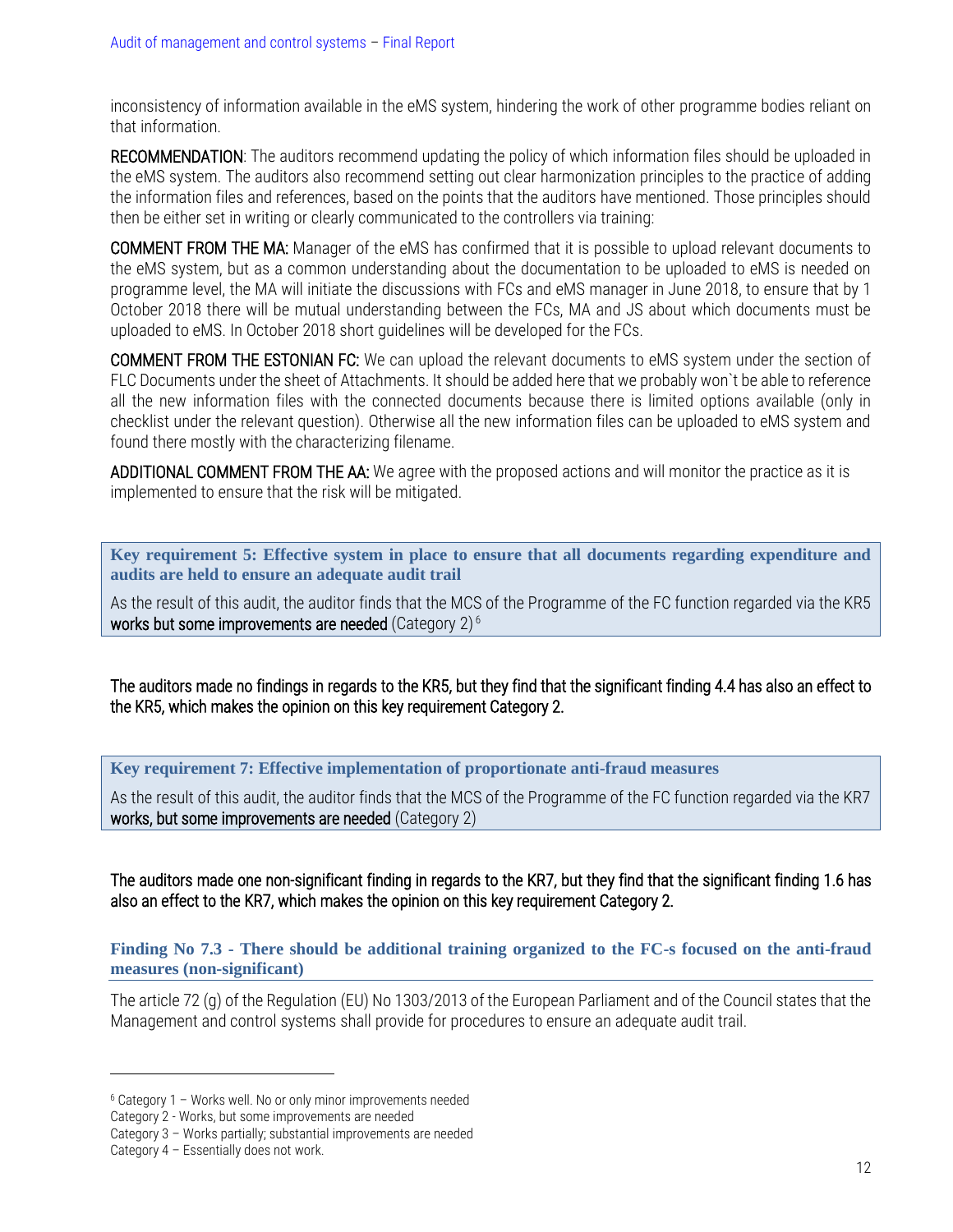As the auditors assessed the functions of the FC, they discovered that although the information related to the antifraud measures is adequately stated in the DMCS, the FC-s in Estonia and Latvia were both independently of the opinion, that additional training in anti-fraud measures would be helpful.

RISK: Not complementing the principles with additional training may leave the staff unsure about the actual purpose of the principles and their connection with their day-to-day practice.

RECOMMENDATION: The auditors recommend organizing additional training to the staff of the FC-s, focusing on the anti-fraud measures.

COMMENT FROM THE MA: The MA will look for a solution to train the staff of the FCs about anti-fraud measures, and encourages the staff of FCs to participate in external (for example Interact) trainings.

ADDITIONAL COMMENT FROM THE AA: We agree with the proposed actions and consider this finding closed.